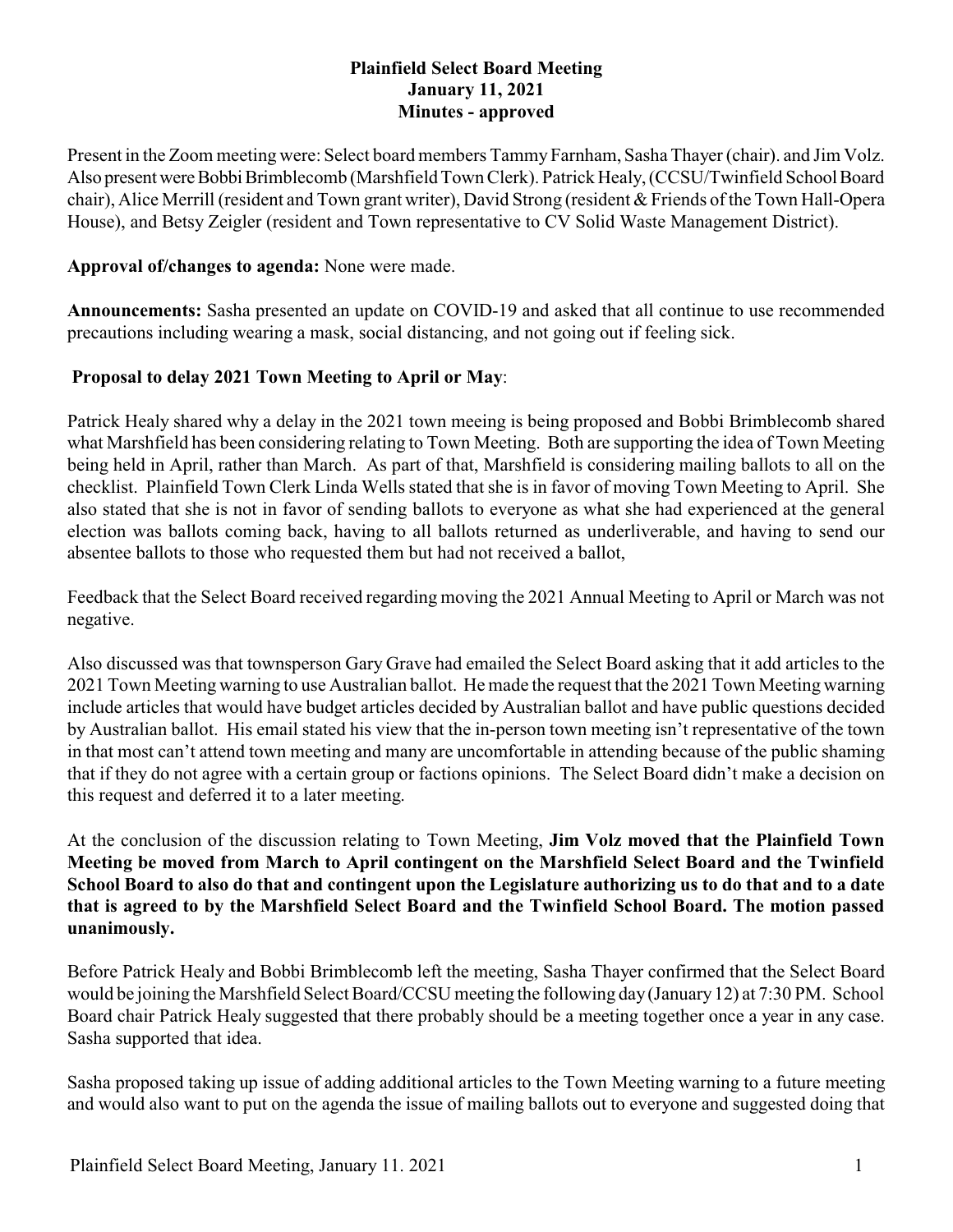at the January25 meeting. There was further discussion about Linda needing to know how to proceed (re mailing ballots to everyone on the checklist) and discussing this further at the meeting the next day. Linda reminded the Board that the town meeting warning needs to be completed by January 25, but perhaps a decision could be made at the meeting with Marshfield. Sasha expressed the opinion that the legislation allowing the postponement of Town Meeting will pass and since the Board had already made the decision to postpone the meeting contingent on the legislation passing, that the meeting will be postponed, by the time that the warning would need to be completed. Select Board members confirmed that at the joint meeting previously attended (December 29, 2020) it appeared that the Marshfield Select Board is in favor of postponing the annual meeting as requested by the Twinfield school board.

### **Town Clerk/Town Treasurer Report - Linda Wells**

*Tax due date:* Linda stated that the February taxes due on February 10, can be dropped iof in the dropoff by bo  $4 \text{ PM}$  on the  $10^{\text{th}}$  to be considered on time. She stated that they can mail their taxes and they take into account the postmark dated. Linda also stated that if people want to use auto-pay to pay taxes they can contact Linda by phone or email by January 15, so she will have plenty of time to set up new people. Linda confirmed that for those individuals, the taxes are deducted on the actual tax due date.

*Preparing for informational meeting:* Sasha proposed moving the decisions regarding an informational meeting to the January 25 Select Board Meeting. The Select Board members agreed.

*Approval of warrants* Linda asked for approval for payroll warrants for December 4, 11, 18, 25, January 1, and 8. **Jim Volz moved to approve those warrants (December 4, 11, 18, 25, January 1, and 8).** Prior to a vote on these warrants, there was discission of questions Tammy had raised the payroll warrants and how pay is calculated. Tammy explained that she was asking for clarification is when someone is out on sick time or vacation or holiday, how that pay is done. She read the personnel policy on page 14, which says, "employees will be compensated at the rate of one and a half times the amount of their usual salary for all hours beyond forty hours in the same week. Paid sick leave may be used as a portion of the employees reported hours for the purpose of overtime compensation" Tammy's understanding is that if someone take sick time, that those hours would be considered "hours worked," but if someone has vacation time within the week, then they would have to have worked 48 hours, because vacation and holiday time are not considered "work." Tammy gave the example of Christmas, that if they didn't actually work on the holiday, they'd have to work 48 hours before they actually started getting overtime. Tammy statee that the personnel policy states "hours worked" and "work" is hours physically worked, not just hours in the week. Linda disagreed with that interpretation, but said she'd have to review the personnel policy. She also stated that is not how employees have been paid. Sasha also stated that she disagreed and that her view is that any work over the 40 hours should be paid as overtime.

There was discussion about whether paying time and a half applies when a person is off due to a holiday, and whether they have to work more than 40 hours in order to get overtime, not counting the holiday. Tammy urged that the personnel policy requires this because this isn't considered "work hours", Tammy also noted that, per the personnel policy, if an employee is called in on a holiday, they get paid double time. Linda stated that as far as she is concerned, it has always been that if person works more than forty hours including holiday and vacation, Tammy argued that overtime is to pay an employee for working over the forty hours and that isn't how we're paying people. She said that she'd never worked anyplace where whe was paid overtime when part of the work week was vacation, and that it's unusual to include sick leave in the hours worked. Jim state that he didn't agree with that interpretation and wanted to hear from Linda how we had been doing that. Tammy questioned if we're giving someone a holiday why would we pay them overtime if we're not overworking them.

Sasha said she thinks the Select Board needs to be mindful of what the effect would be on the employees if we changed how we are doing this. Jim suggested that we put this off and discuss it further. Sasha stated that she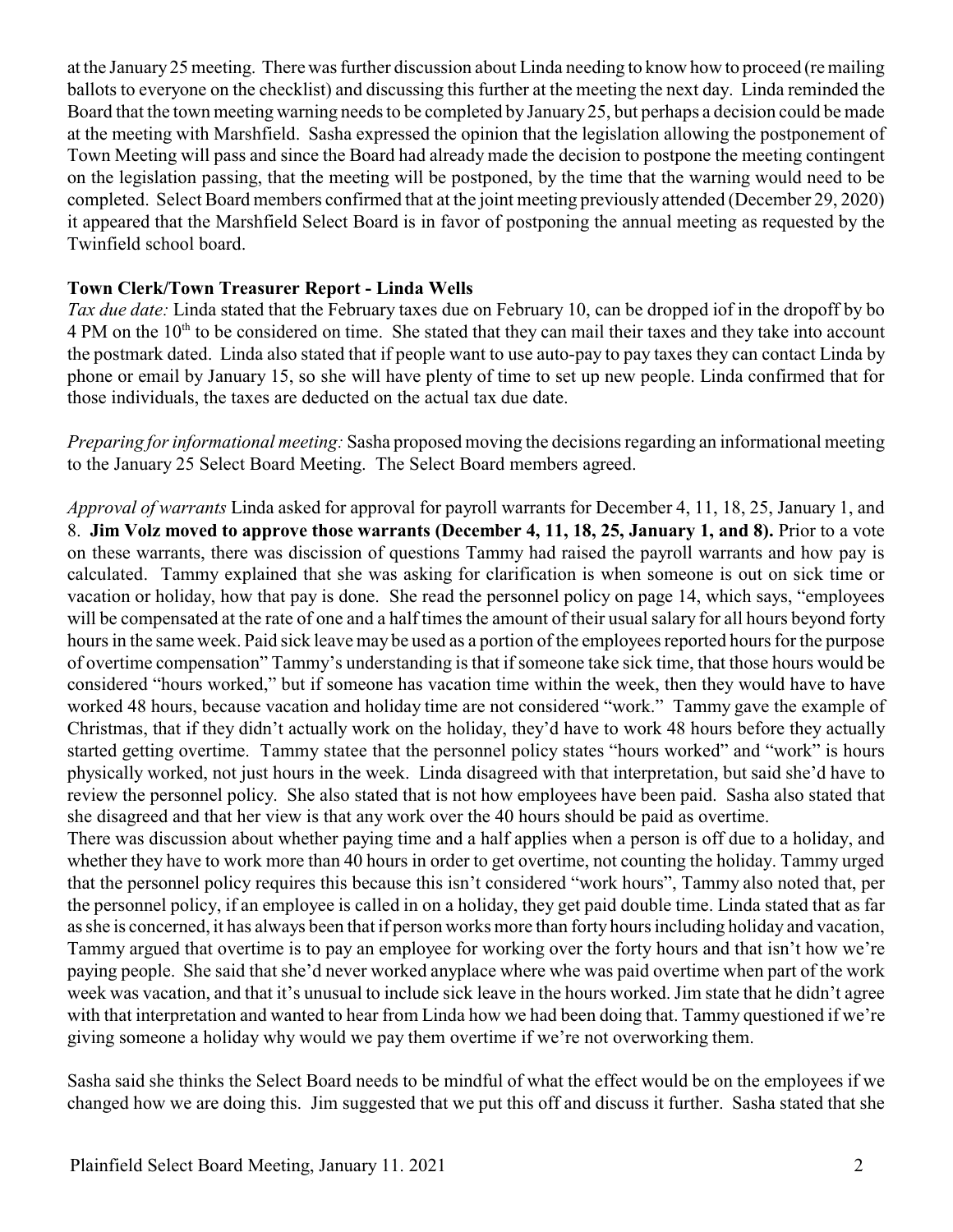would put that on the agenda for January 25.

Tammy also asked the policy states that the Select Board receive a copy of the payroll card for each employee so that she could match up the pay to the cards submitted. She also mentioned that she understands that the payroll cards state what the employees are doing. Linda stated that it would be time-consuming to have to scan all the payroll cards, but that after the office opens up again, select board members could stop in and look at the payroll cards. She confirmed that the payroll cards do reflect what the employees havc been doing. Jim asked whether the payroll cards get saved and Linda confirmed that they do. Jim suggested that the Board members could come in on a periodic basis to look at the payroll cards. Sasha indicated that Tammy could make an appointment with Linda to review the payrool cards to avoid a time when someone is coming in to do a title search.

# **A vote was taken on Jim Volz's motion to approve the December 4, 11, 18, 25, January 1 and 8 payroll warrants. Jim and Sasha voted to approve the warrants. Tammy decclined to vote on approving the motion because she hadn't reviewed the warrants. The motion passed..**

*Approval of minutes, including December 3, 10, 14, 16 and 22, 2020* - Jim moved the approval of these minutes. Alice Merrill noted that she was at that meeting on December  $3<sup>rd</sup>$  and that she is not listed. This change to the minutes was agreeable to all Select Board members. **Jim then moved the approval of these minutes with the change just discussed and the motion was approved unanimously**.

*Approval of the budget for town meeting* - The approval of the budget for town meeting was deferred until January 25.

**Pedestrian Bridge Project update - Tammy Farnham** Tammy noted that at the meeting that was scheduled for January 10 there were Zoom issuess so the meeting was rescheduled for Tuesday, January 12 at 11 AM. Tammy reminded the board that they are welcome to be present, but this is for contractors to ask questions and that the questions or any other participation is not recommended for select board members. Tammy verified numbers with Ross (Gouin, VTrans) and that the amount our there for the grant money for the Pedestrian Bridge Project total \$127,820 15. Of this amount, the Project Manager cost is \$32,052.59 and the costs for Engineering is \$95,757.56. So if we do not move forward with project, that is what we would have to pay back. The additional money paid to the engineer, of \$4500, that we agreed ti di to get the project back out to bid is in another category and would not have to be paid back.. Sasha asked where that additional amount came from. Tammy explained that although we haven't had a project manager for months, the State had paid \$32,052.59 for Project Manager costs. Alice offered that she has worked closely with Ross and Vtrans over the years and we can trust Ross' figures. Tammy confirmed that Ross is the one that gave Tammy these numbers. The \$127,820.15 is the amount that the Town would have to pay back.It was clarified that the \$100.000 has already been paid for engineering, and that \$6000 in excess of that \$100,

Re the timeline, Tammy explained that once the bids are received on January 22, the way the process works is that the bids are then sent to Dufresne for review to assure that they aren't missing anything and then they go to Vtrans again to review the bids. There is typically an award within the 30 days after the bid opening, and that contractors could start backing out and contractors only hold their prices for 30 days. Tammy stated that if the decision regarding going forward were delayed until the Town Meeting in March, we would be in the same position. Tammy also stated that Ross has recommended going forward not be put to the voters for approval. Tammy says that it's hard to make decisions until we have the numbers which will come on on January 22.

Sasha said that in terms of looking at the big picture and what the town obligations would be it would be good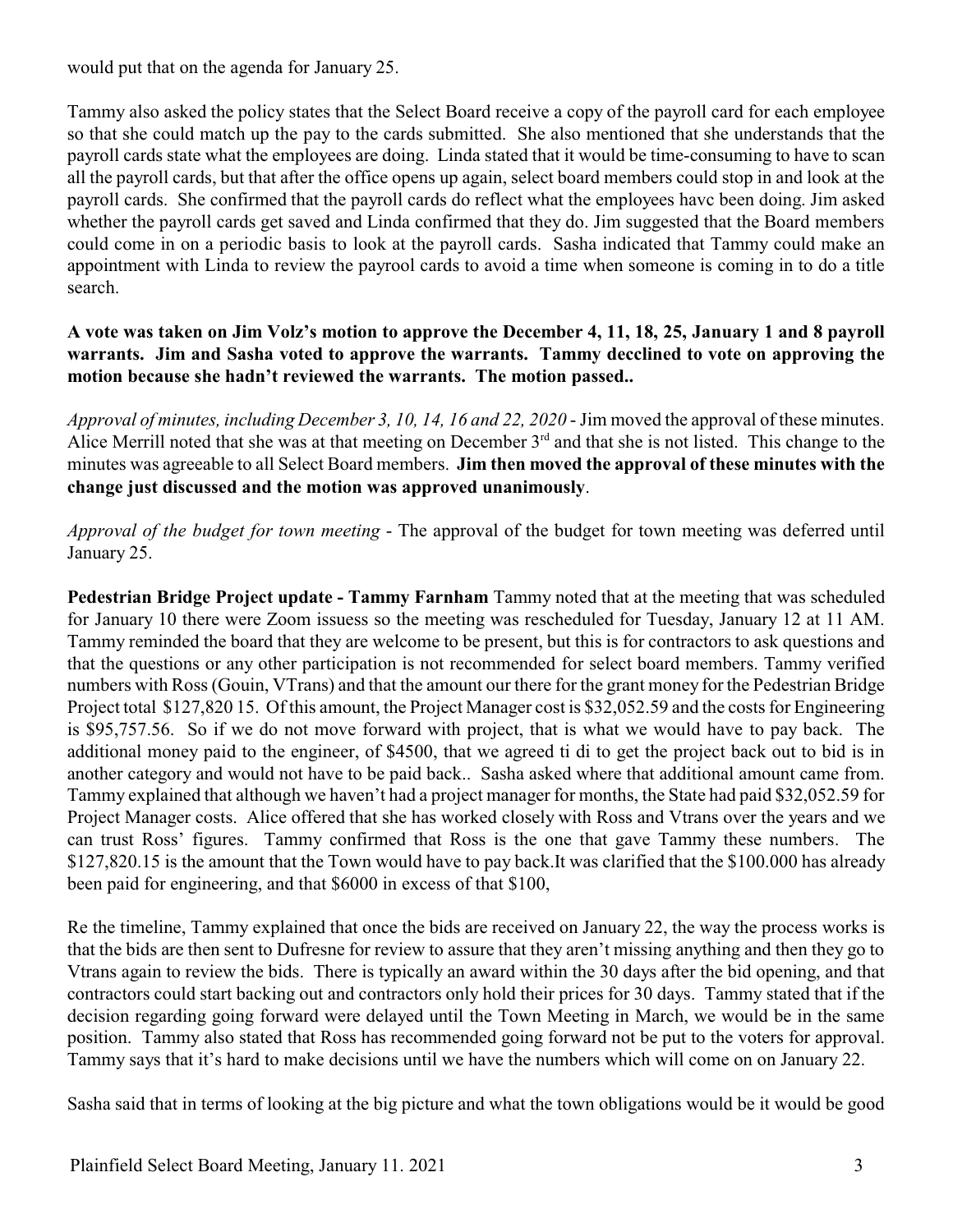to have an idea of what the projections are based on anticipated actions being taken, and having a chart that would show the various potential costs and when these would come due.

Tammy says we know none of the above, that the Pedestrian Bridge cost isn't clear, nor when that would start. She said that we're at the beginning of that process, the RFP for the Pedestrian Bridge project allowed a contractor to go until 2022 to complete the work. Tammy says she doesn't have the answers to these questions. Sasha reminded Tammy that she has given the Select Board numbers in terms of a reduction in costs for water and sewer work for the Rte intersection. Tammy explained the Route 2 project is a 3-5 year out project. Sasha said that if Tammy could put something together to give us a general idea of when various costs may come due and what those amounts are.

Alice stated that for the Pedestrian Bridge project until the bids come in, we won't have the details of what the costs would be. Sasha stated that there were other figures relating to the Route 2 project and reductions that Tammy says that the \$250,000 for water and sewer, but that this is only estimated, but that the State is still working on the process to determine the figures. Tammy says that there are no actual numbers at this time, but they are just estimation.

Sasha state that the fact that it's currently estimation for various costs, it would be helpful to have in writing a general idea of what the costs to the Town would be and when these would need to be paid. Tammy said that at this time nothing has changed since the community meetings Alice suggested that is we go back and review the minutes where these amounts have been discussed.

Sasha explained that this is what she doesn't want to do since Tammy has the details of what ould be somewhat accurate at this time about what the costs would be and what the tentative time frames are.

*Approval of draft language for Town Meeting article re the Pedestrian Bridge Project* - This was deferred to the January 25, 2021 select board meeting.

### **Contract for refinishing Town Hall/Opera House floor** - Dave Strong

Dave Strong stated that the town had spent hundreds of thousands of dollars on fixing the Opera House, but we've never found enough money to fix the floors. About three years ago, he thought the cost would be about \$5000. Dave talked with Mr. Stone, the person who runs Dunrite Custodial services. He does the municipal building and Twinfield floors as well. Mr. Stone he came up with an estimate of \$3185. FDave stated that he doesn't think the floors have been refinished in 20 years. Dave recommends that the Select Board take Mr. Stone up on his proposal. Dave says this would qualify as a capital improvement. Sasha stated that Linda had confirmed that there is enough money in this fund to cover this. Dave said that the important thing is the cleaning that he would do, scrubbing the existing floor and buffing and then putting the finish on. Dave said he said he thinks this would bring it back to where it looks good all throughout the floor. Dave noted that this is an old floor and sanding isn't necessarily the best idea because if you sand the floor nails can pop up and over time you can lose the flooring if you sand it down too many times. He would be putting on two coats of water-based wood floor finished. Tammy asked about oil versus water base. Dave said he asked Mr. Stone about that and he said that it's not harder, but it's better for the wood.

### **Tmmy made the motion to go forward with the refinishing of the floor of the Town Hall=Opera House and that Dunrite do the work at a price of \$3185, The motion passed unanimously.**

Sasha thanked David for bringing this to our attention initially and for bringing it back to our attention again.